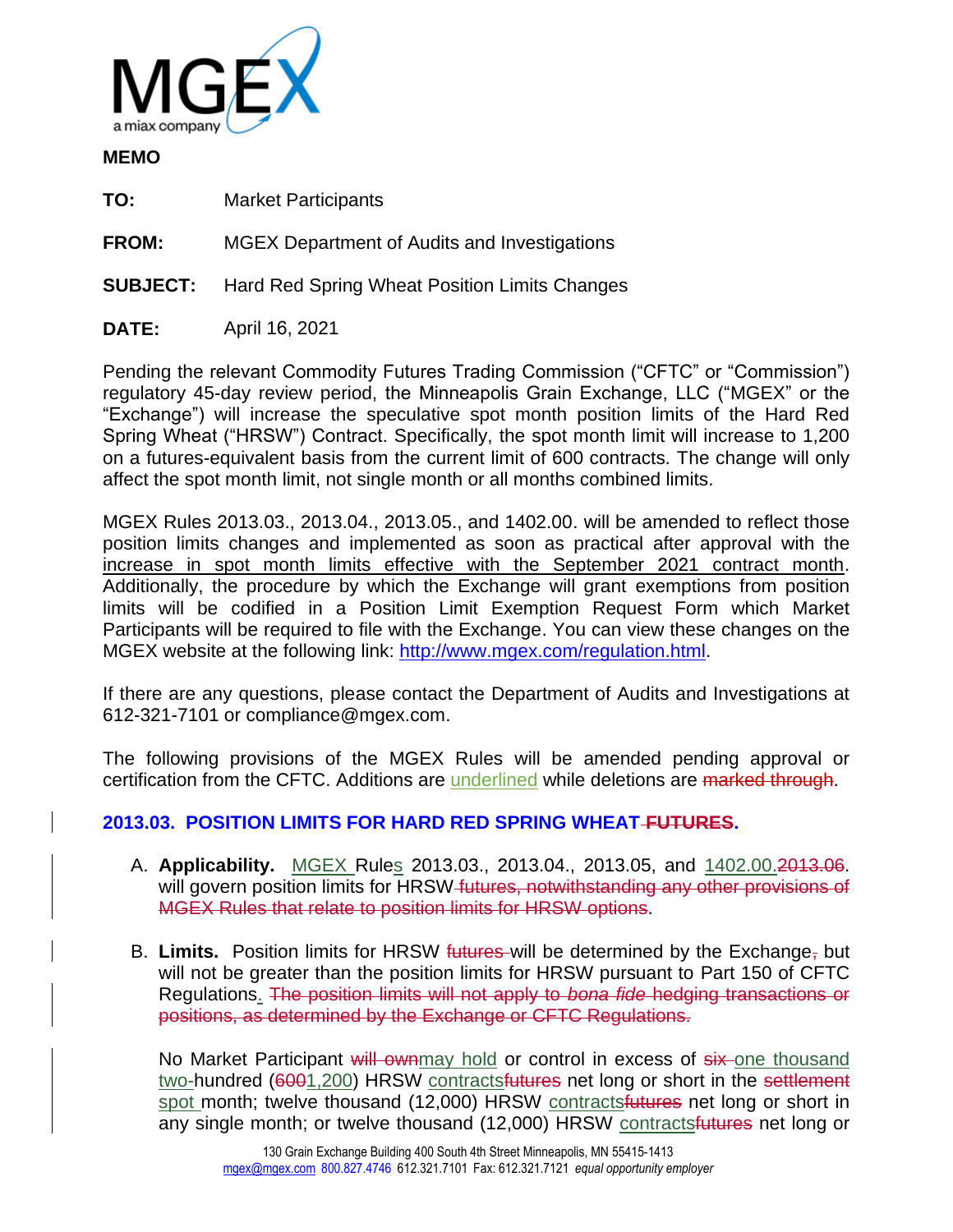short in all contract months combined on a net futures-equivalent basis.

For the purposes of this Rule, the spot month is defined as beginning at the close of the trade day preceding first notice day.

- C. **Compliance.** No Market Participant may exceed the limits at any time during the trade day. Other than *bona fide* hedging positions, Ppositions in excess of the limits will be presumed to be a violation. The Exchange may direct any Market Participant owning, holding, controlling, or carrying a position for another Market Participant in excess of the limits set forth in this Rule to liquidate or reduce its position to comply with this Rule. For any Market Participants exceeding federal position limits for futures-equivalent positions as a result of either 1) an Options assignment; or 2) movement in that day's closing price of HRSW Futures that increases the Options positions using delta equivalent values, futures position that exceeds position limits for passive reasons such as a market move or exercise assignment, the Market Participant will be allowed one (1) business day following the date of the transaction that leads to excess positions to liquidate the excess position without being considered in violation of the limits.
- D. **Enforcement.** The Market Participant owning, holding, controlling, or carrying a position (as well as the account holder, FCM, or Clearing Member as the case may be) shall maintain adequate books and records that disclose the identity of and positions held by any Market Participant. - Such books and records shall must be made available to the Exchange upon request. The Market Participant owning, holding, controlling, or carrying a position (as well as the account holder, FCM, and Clearing Member) may be held accountable for any violation of the limits. The Department of Audits and Investigations may take enforcement action against any or all of the parties, whether or not each had actual knowledge of the position or a violation.

### **2013.04. EXEMPTIONS FROM POSITION LIMITS FOR HARD RED SPRING WHEAT FUTURES.**

A Market Participant intending to exceed position limits for HRSW, including to exceed a position established pursuant to a previously approved exemption, must file, in good faith, a complete and accurate Position Limit Exemption Request Form, available through the Exchange, for exemption and receive approval from the Department of Audits and Investigations prior to exceeding such limits. To be eligible for an exemption from position limits for HRSW futures under this Rule, an applicant must submit a written request to the Department of Audits and Investigations. Such request must include the following: In order to obtain an exemption from position limits, a Market Participant must provide the following:

- A. a description of the exemption sought, including whether the exemption is for size and nature of the proposed transactions; *bona fide* hedging transactions or positions as defined in CFTC Regulation 150.1, and whether the exemption is for enumerated or non-enumerated hedging transactions or positions, or spread transactions as described in CFTC Regulation 150.3;
- B. a complete and accurate explanation of the underlying exposure and strategy related to the exemption request; information which demonstrates that the proposed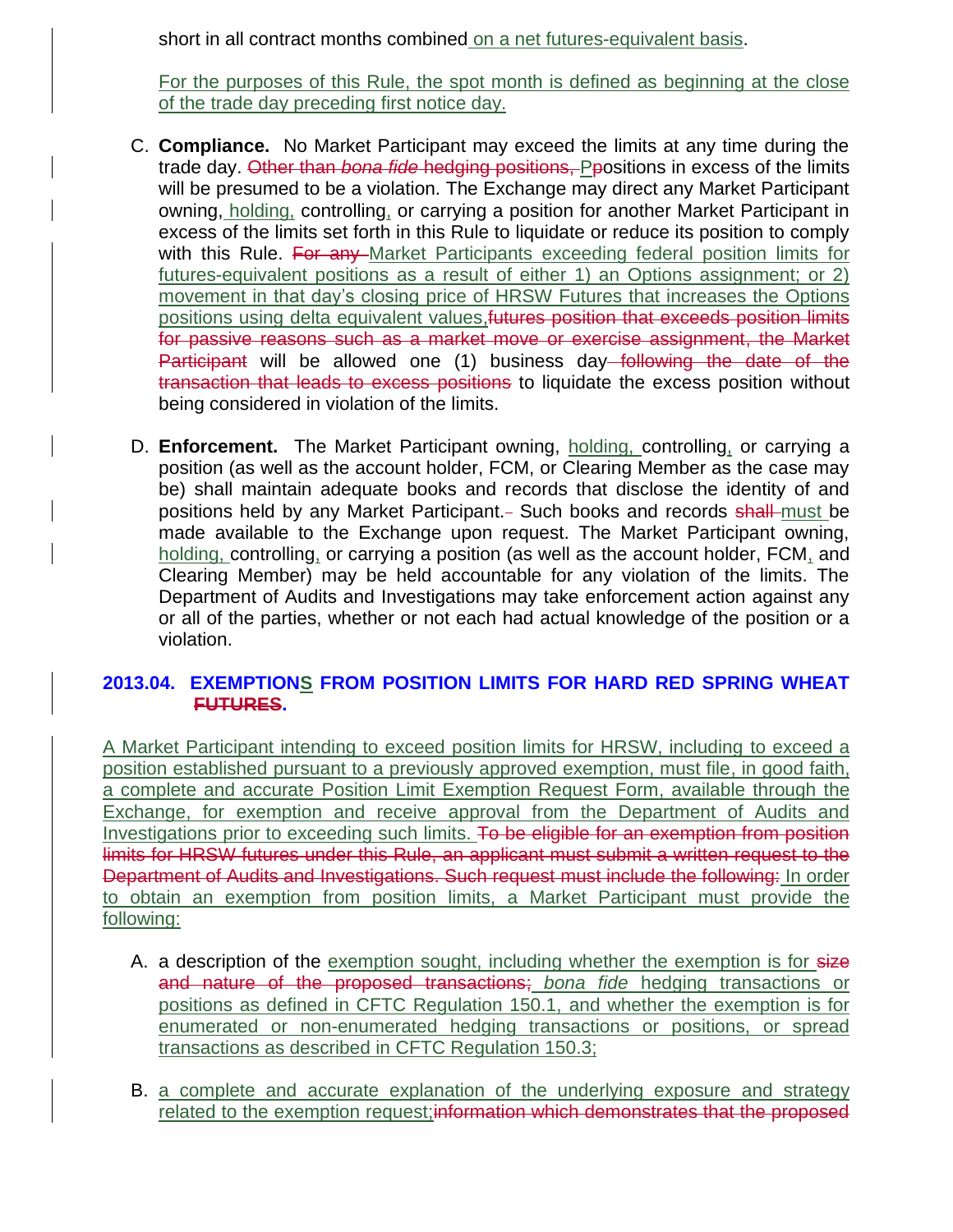transactions are *bona fide* hedging transactions;

C. a statement indicating whether the Market Participant on whose behalf the request is made (i) maintains positions in the futures HRSW contract for which the exemption is sought with any other account holder or owner, and/or (ii) has made a previous or contemporaneous request pursuant to the Rule through another applicantMarket Participant, and if so, the relationship of the information set forth in such requests;

#### D. a statement that the proposed transactions will be *bona fide* hedges;

- D. a statement that the applicant Market Participant will immediately supply the Exchange with any material changes to the information submitted pursuant heretoto this Rule;
- E. a statement that the Market Participant will comply with all Exchange rules, and the conditions or limitations imposed by the Department of Audits and Investigations with respect to the exemption;
- $F<sub>r</sub>$  such further information as the Exchange may request, including the daily, weekly, or periodic filing of any documents or reports; and-
- F.G. a statement documenting policies and procedures currently implemented to monitor and ensure compliance with MGEX Rules related to position limits and exempted levels.

The Department of Audits and Investigations may approve, deny, condition, or limit any exemption request based on factors deemed to be relevant in accordance with sound commercial practices, including, but not limited to, the Market Participant's business needs and financial status, as well as whether the positions can be established and liquidated in an orderly manner given characteristics of the market for which the exemption is sought.

The Department of Audits and Investigations will notify the Market Participant the exemption has been granted on all or specified portion of such transaction or position, and any limitations placed on the exemption, within five (5) business days of receiving a written request for exemption. An exemption will remain in effect until (i) the Market Participant on whose behalf the request is made requests a withdrawal; (ii) the Exchange revokes, modifies, or places further limitations on the exemption; (iii) the exemption expires; or (iv) the CFTC determines otherwise.

A Market Participant who establishes a *bona fide* hedging position in excess of position limits due to demonstrated sudden and unforeseen increases in its *bona fide* hedging needs and files the required application with the Department of Audits and Investigations will not be in violation of this rule provided the filing occurs within five (5) business days after assuming the position and the application includes an explanation of the circumstances warranting the sudden or unforeseen increases in *bona fide* hedging needs. If the positions in excess of the limits are not exemption-eligible, the Market Participant and Clearing Member will be in violation of speculative limits for the period of time in which the excess positions remained open and must reduce their positions at or below the positions limits within one (1) business day of being informed that the positions are not eligible for an exemption. The Department of Audits and Investigations shall notify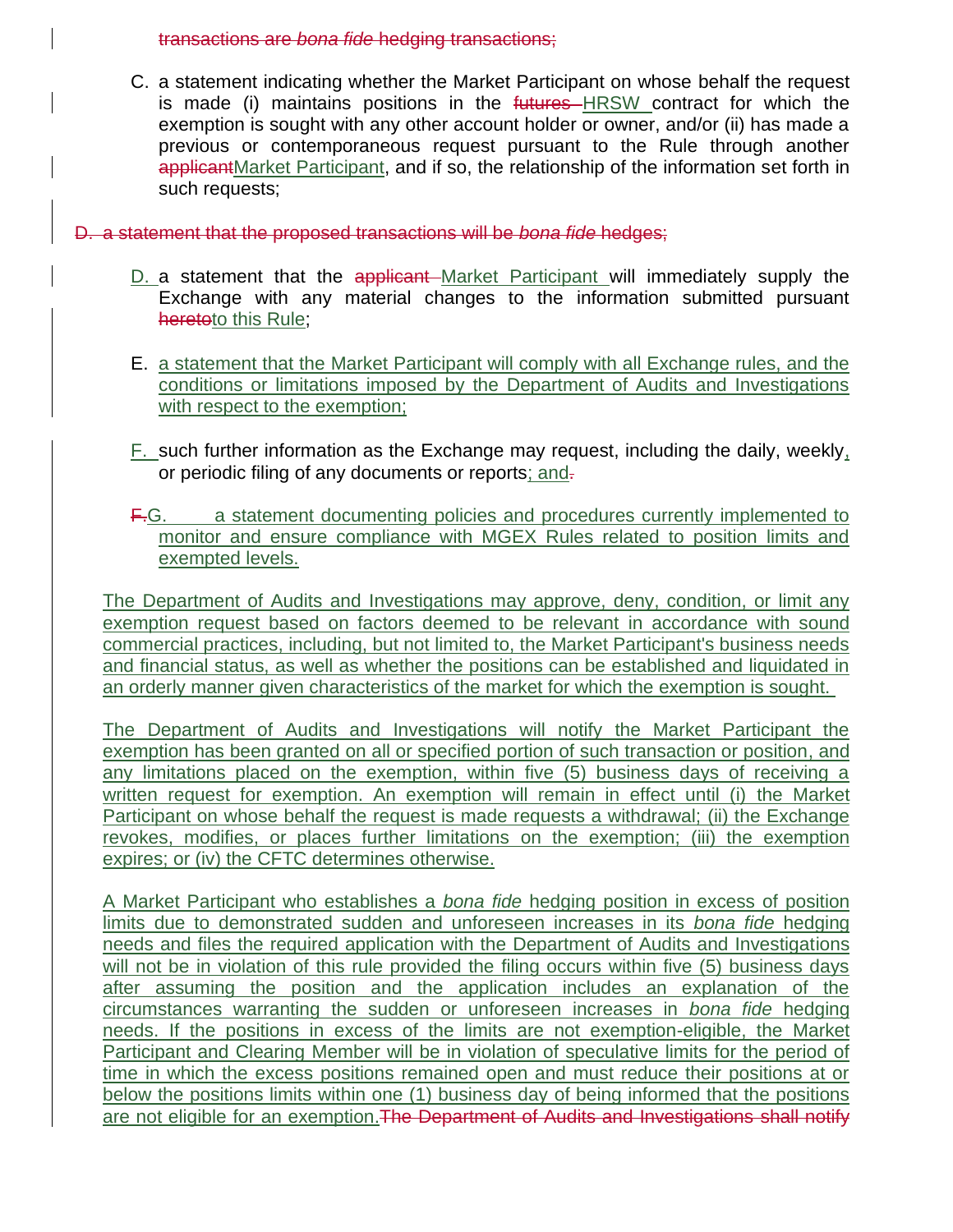the applicant whether the exemption has been granted, and any limitations placed thereon, within five (5) business days of receiving a written request for exemption. An exemption will remain in effect until (i) the applicant or Market Participant on whose behalf the request is made requests a withdrawal; or (ii) the Exchange revokes, modifies, or places further limitations thereon.

Any Market Participant who avails themselves of an exemption must keep and maintain complete books and records concerning the details of the exemption, including information required to be kept by CFTC Regulation 150.3(d). A Market Participant who has received written authorization from the Department of Audits and Investigations to exceed position limits must file, at least annually, an updated application no later than one year following the approval date of the most recent application. A Market Participant must renew an application if there are any material changes to the information provided on the application. Failure to file an updated application will result in expiration of the exemption. At any time, the Exchange may limit *bona fide* hedging positions and deny or limit any request for exemption from position limits which the Exchange determines in its sole discretion are either not in accord with sound commercial practices or exceed the established or permitted amount which may liquidated in an orderly fashion.

Nothing in this Rule will in any way limit (i) the authority of the Exchange to take emergency action; or (ii) the authority of the Department of Audits and Investigations to review at any time the positions held or controlled by any Market Participant and to direct that such position be reduced to the position limits in Rule 2013.03.B. The Exchange will also use CFTC Part 150 as a guide when assessing the exemption request but will not be limited by it.the CFTC definition of a *bona fide* hedging position as described in CFTC Part 151 (specifically 151.5, or elsewhere as applicable) as a guide when applied to the HRSW futures contract, but will not be limited by it.

# **2013.05. AGGREGATION OF POSITIONS FOR HARD RED SPRING WHEAT FUTURES.**

In determining whether any Market Participant has exceeded the position limits for HRSW futures, all positions in accounts for which such Market Participant, by power of attorney or otherwise, directly or indirectly holds positions or controls trading or holds a ten percent (10%) or greater ownership or equity interest will be included with the positions held by such Market Participant. - Such limits upon positions will apply to positions held by two (2) or more Market Participants acting pursuant to an expressed or implied agreement or understanding, the same as if the positions were held by a single Market Participant. Market Participants may be eligible for an exemption from aggregation under CFTC Regulation 150.4(b). Any Market Participant seeking an exemption must follow procedures listed in CFTC Regulation 150.4(c). Market Participants must notify the Department of Audits and Investigations of all CFTC approvals.

The Exchange will follow the CFTC definition of aggregation, and the procedures for aggregating positions, and exemptions from aggregation as described in CFTC Part 150, including CFTC Regulations 150.4(a), 150.4(b), and 150.4(c), or elsewhere as applicable.

# **1402.00. OPTIONS TRADING – HARD RED SPRING WHEAT.**

A. **Hours of Trading**. The Hours of Trading Spring Wheat Options Options shall will be determined by the Board of Directors in accordance with MGEX Rule 2011.00.